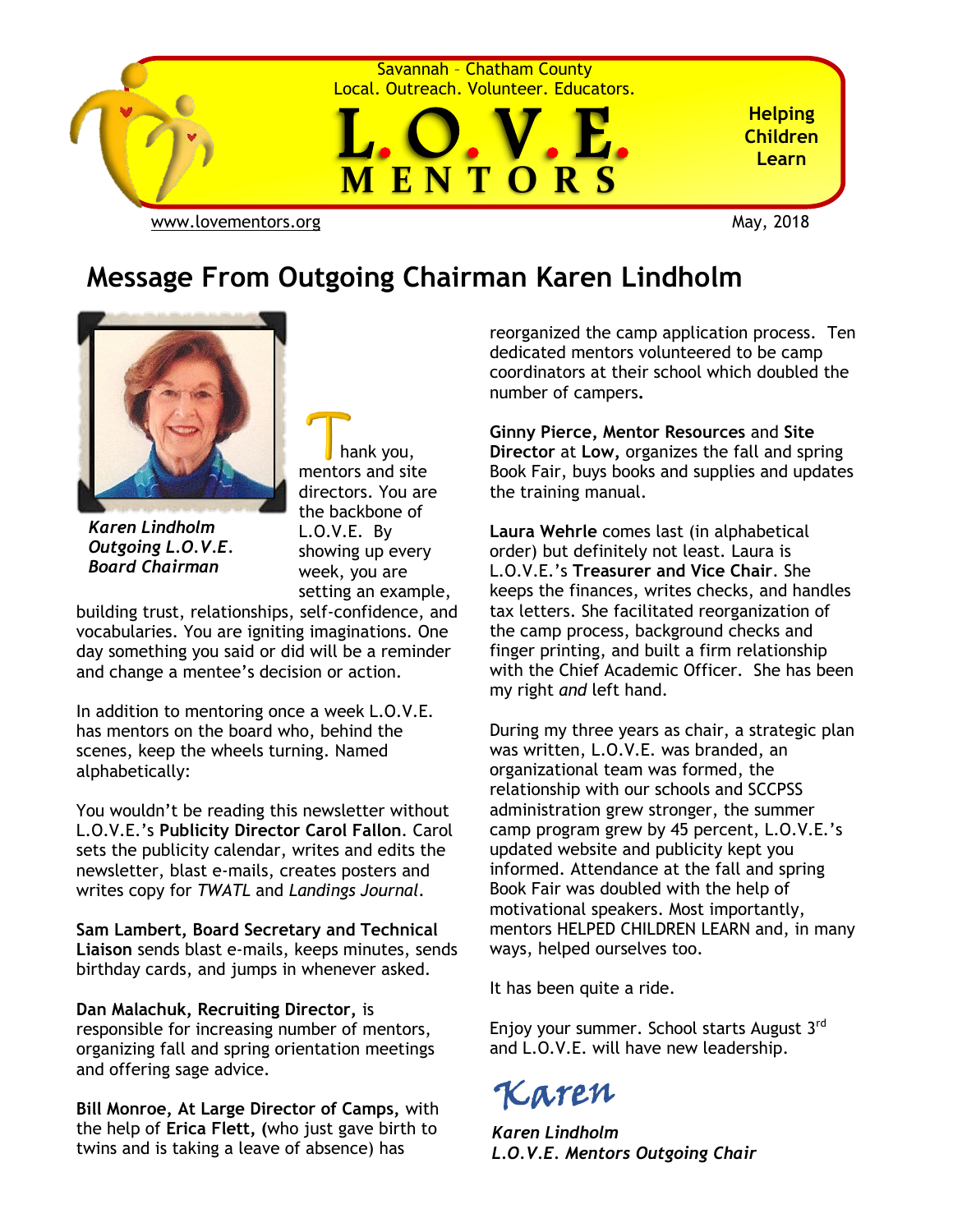

## **Karen, We Thank You!**

• I have had the privilege to work closely with Karen for the past three years she has served as Chairman. She is a passionate, indefatigable and visionary leader. LOVE has become so much stronger and grown so much farther than I dreamed it might back in 2015. She has been an amazing coach and cheerleader to me personally. I hold it a high honor to have learned from and collaborated with her. No one could possibly care more or be more committed to this organization's success than Karen. Karen, the honor has truly been all mine!

With deepest gratitude, LAURA

- Karen, you have done a wonderful job of growing the L.O.V.E. program in numbers and public awareness. You have given unselfishly of your time and talents while being Co-Chair with me and then 3 years of being the sole Chairman. Your dedication to the program and the students that we reach has been special, and so are you!!! GINNY PIERCE
- Dear Karen –

Thanks for all you have done at WF and for the Board. You have not only been a mentor to the children, but to me too! You have taught me that persistence pays off. We'll miss you on the board and we are grateful for all of the time and energy you have committed to LOVE. Sincerely, SAM LAMBERT

- Karen. Thank you for teaching me and all the mentors the most important lesson of all, "Just Show Up." CAROL FALLON
- Karen: Thank you for recruiting me to L.O.V.E. and for your leadership in building the L.O.V.E. Mentor program. DAN MALACHUK
- Karen continued the great tradition of Fred and Nancy Lowe, who founded L.O.V.E., of always keeping one thing in mind, the children. What do we need to do to help the children? **She leaves a great legacy**. BILL MONROE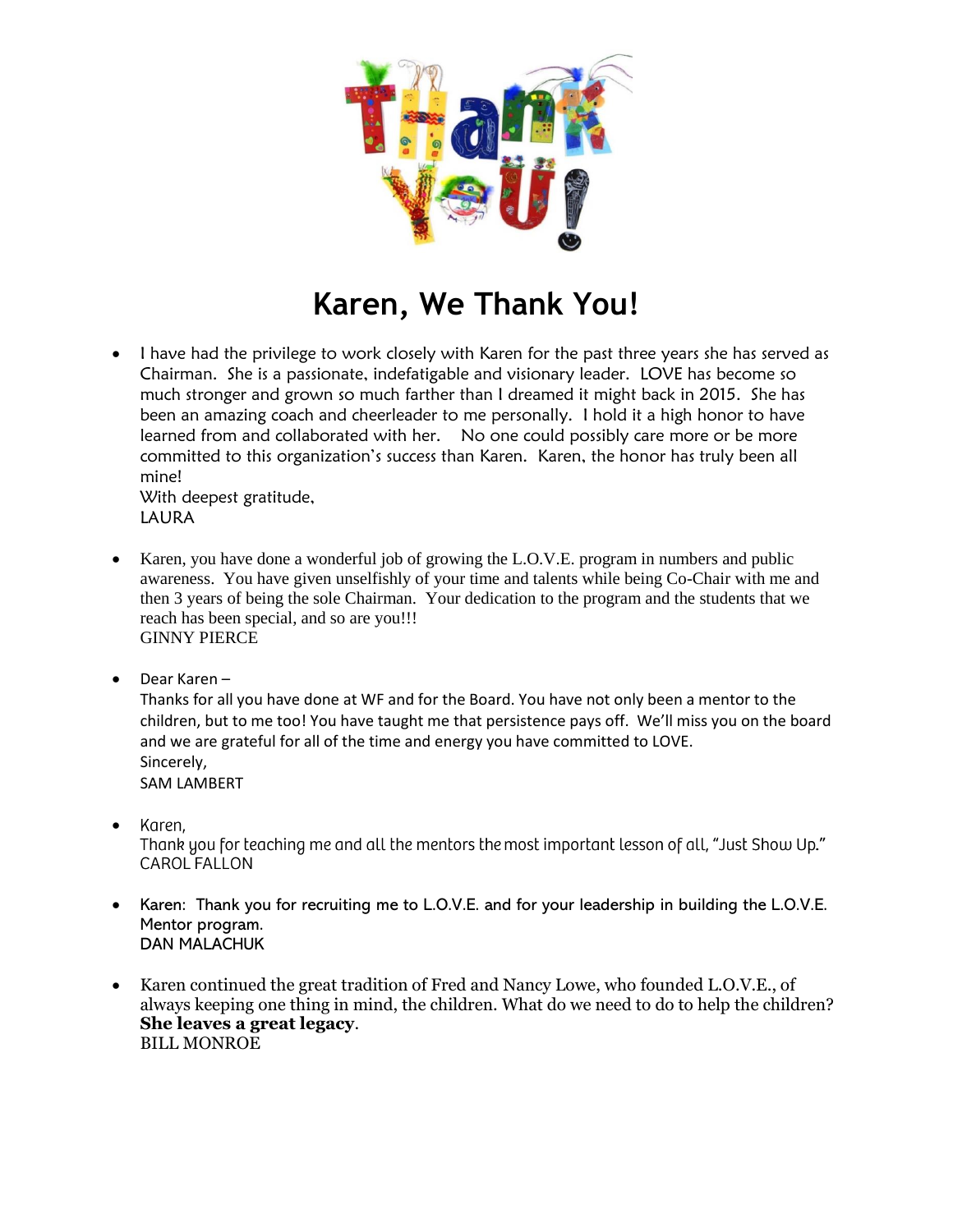#### **Changes In Board Structure To Support Our Growth**

 hree years ago, the L.O.V.E. Board established a strategic plan to provide a solid foundation to support growth:

- Achieved excellent working relationships at all ten schools
- Strengthened L.O.V.E.'s relationship with SCCPSS
- This solid foundation successfully supports growth



We are now ready to embark on the second phase of our strategic vision. In 2018-2019 we will:

- Enhance our new mentor experience
- Develop a mentor buddy system
- Improve the training and education resources available

The duties of Board members have increased over the past three years. As an all-volunteer organization, we thrive best when we can attract a variety of leaders who bring the expertise of their "pre-Savannah/pre -retirement" lives. Creativity remains highest when each Board role is focused and manageable as a volunteer hobby. We want leadership positions to be attractive and fun! We hope many of you will consider joining us in leading these efforts. We will be shifting from a traditional Chairmanship to an Executive Committee structure. The Committee will oversee the Board Operations. We will have Committee Co-Chairs and teams to help with the leadership efforts so all of us can stay fresh and mentor the children, which is our collective primary passion.





**We are seeking two people to Co-Chair the Camp Program and one more Training Committee Co-Chair for next year. If you would like more information about the positions, contact Laura Wehrle.**

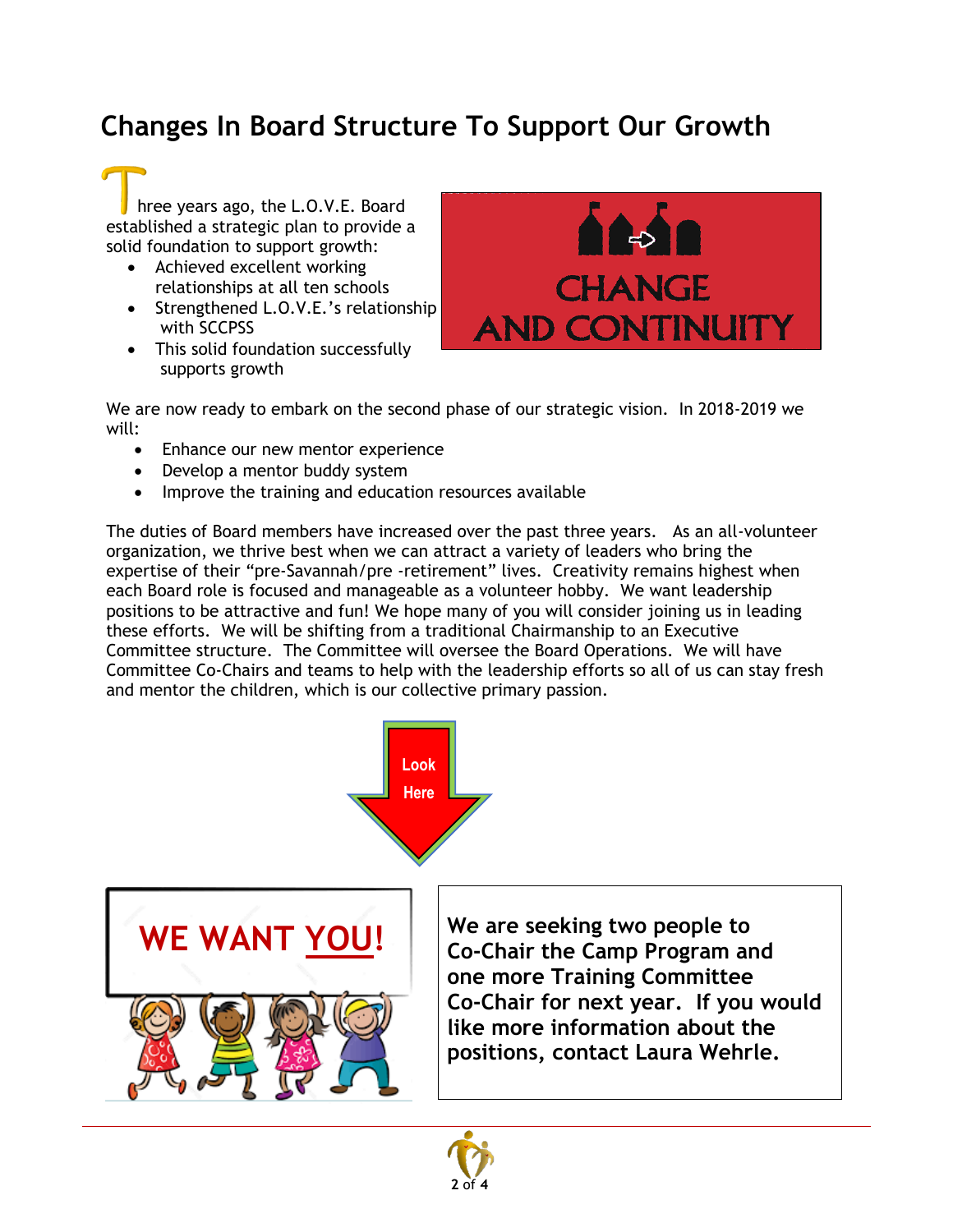#### **Summer Camp Is Almost Here**



 hanks to L.O.V.E. scholarships, we have registered over 100 children at 6 camps. Fifty of the campers will go to The Frank Callen Boys and Girls Club, 25 to the Cultural Center ART camp and 10 to the 11 day sleep over camp on Tybee Island. Many thanks to the hard working mentors in each school who facilitated the program.

#### **Mentor Matters Our mentor team is growing**

 hanks to the efforts of Dan Malachuk, our Recruiting Director, we have increased our team of mentors from 127 to 167 this year. There will be an information and orientation session for new mentors September 10.

#### **Summer Reading Suggestion**

 or an interesting summer read, try a true life story of how a mentor changed a young boy's life in *An Invisible Thread* by Laura Scroff.



#### **School Starts August 2**

 he start date for mentors is targeted for mid-September. Schools need time to assess student needs in order to pair them with mentors.

Let your Site Director know if you will return for the 2018-2019 school year and if you wish to follow your current students. We are working with the Board of Education to allow mentors who fulfilled Beacon Program requirements last year to continue to work this year under that approval. We will confirm the exact arrangements.



Here is the link to the 2018-2019 Savannah Chatham school calendar: http://internet.savannah.chatham.k12.ga.us/Documents/Calendars/18-19\_SCCPS\_CALENDAR.pdf